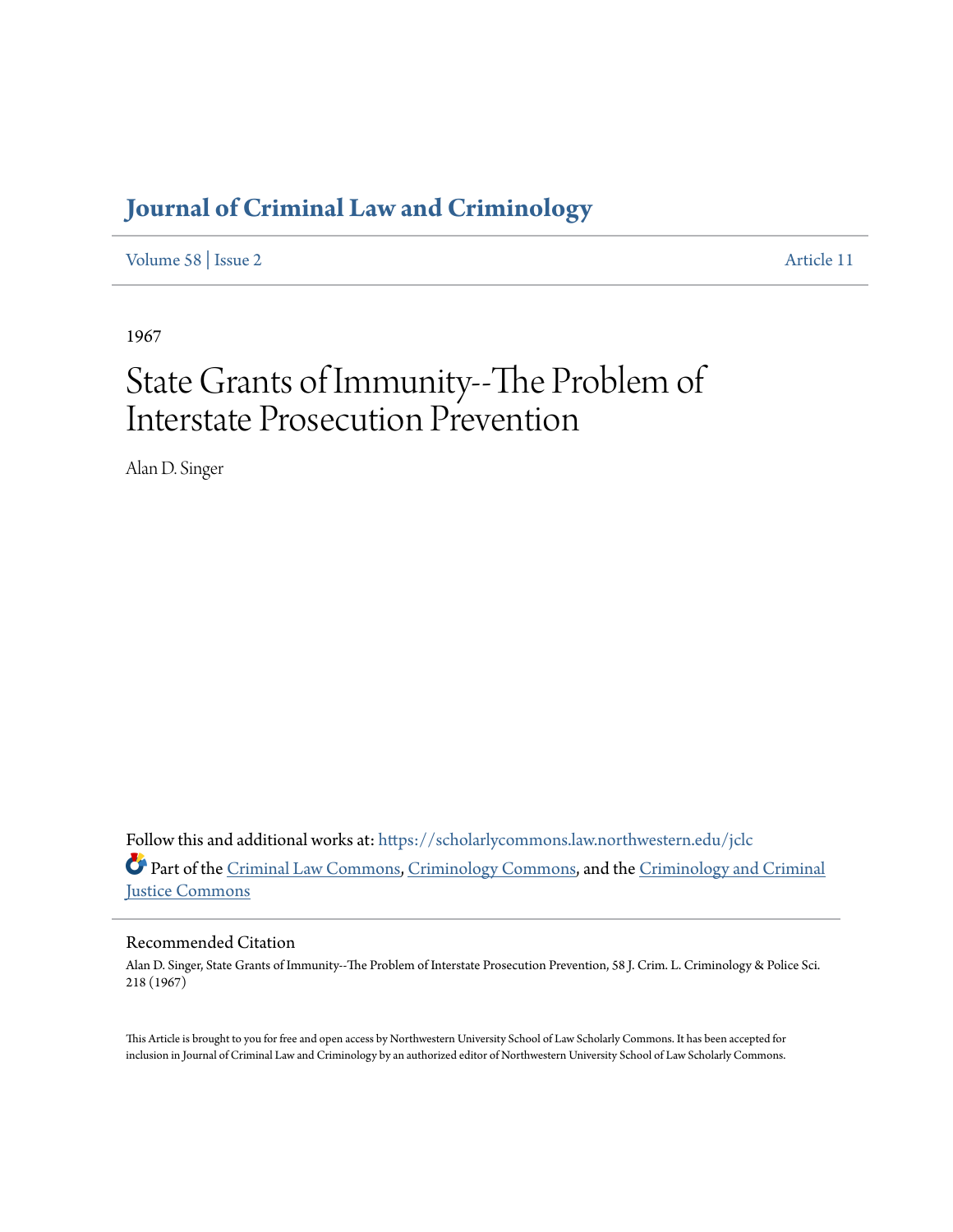### **STATE GRANTS** OF IMMUNITY-THE PROBLEM OF INTERSTATE PROSECUTION PREVENTION

#### ALAN D. SINGER

On June 15, 1964 the Supreme Court of the United States decided two landmark cases-*Malloy v. Hogan,'* and *Murphy v. Waterfront Com*mission of New York Harbor<sup>2</sup>— which have given rise to a number of problems with respect to the prosecution, by either the federal government or a state, of a person who had previously been granted immunity by another state in return for his compelled testimony.

In *Malloy* the Court held that the fifth amendment was applicable to the states through the fourteenth,3 and that federal court standards must be applied in determining the extent and limitations of the self-incrimination privilege.<sup>4</sup> In arriving at this conclusion, the Court overruled two prior decisions.<sup>5</sup>

A more complicated and more far reaching issue was presented in *Murphy:* Whether a state grant of immunity need protect the witness from incrimination under federal law, "to which the grant of immunity did not purport to extend."<sup>6</sup> The several defendants in *Murphy* had been subpoenaed to testify at a hearing conducted by the Waterfront Commission of New York Harbor, but refused to testify, even after being granted immunity under a state law,<sup>7</sup> on the ground that their testimony would tend to incriminate them under federal law. This contention was challenged by the Commission on the authority of a 1944 decision of the Supreme

**1 378 U.S. 1 (1964).**<br>2 378 U.S. 52 (1964).

**3 378** U.S. 1, 3 (1964).

**4** 378 U.S. 1, 11. The court specifically refused to hold that the availability of the federal privilege to a witness<br>in a state inquiry would be determined according to a in a state inquiry would be determined according to a less stringent standard than is applicable in a federal proceeding, and concluded: "Therefore, the same standards must determine whether an accused's silence in either a federal or state proceeding is justified." 378 U.S. 1, 11.

**5** Twining v. New Jersey, 211 U.S. 78 (1908); Adam son v. California, 332 U.S. 46 (1947). **6 378** U.S. *52,* 77-78 (1964).

**<sup>1</sup>**All immunity for testimony, whether granted by a federal or state agency, is granted pursuant to statute. There are 44 federal statutes authorizing the granting of immunity by various federal agencies, grand juries, and Congressional committees. See Comment, 72 YALE L.J. 1598, 1611-1612 (1964) for a list of these statutes.

Court in *Feldman v. United Staes* The *Feldman* case had held that a state grant of immunity need not, in fact could not, protect a witness from prosecution under federal law; consequently, a failure to testify for fear of federal prosecution would not be sufficient grounds for silence.

The Court was not only unpersuaded by the *Feldman* precedent, it specifically overruled it and held: (a) that the self-incrimination privilege would be violated if state compelled testimony could be used to convict a witness in a federal court, but (b) that once a state granted immunity in return for compelled testimony, such testimony could not be used in a federal prosecution.9 One immediate effect of the second part of this decision was to revitalize those state immunity statutes which had carried an emasculating clause prohibiting a grant of immunity whenever it reasonably appeared that the witness would be subjected to prosecution in another state or by the federal government.<sup>10</sup>

*Murphy* left unresolved, however, such questions and issues as the following: (1) must an immunity statute protect a witness from any *prosecution* for any crime concerning which he testifies, or is it sufficient that only *use* of such testimony be prohibited?; (2) will the holding in the *Murphy* case lead to interjurisdictional disputes because the granting of immunity by one state may, as a practical matter, all but prevent another from prosecuting the witness?; and (3) assuming that the latter problem will arise, what solutions are available short of overruling *Murphy?*

In discussing these problems, it will be necessary to describe how, when and why immunity is nor-

**<sup>8</sup>**322 U.S. 487 (1944).

**9** The court in *Murphy* only talked about the statefederal relationship, and said nothing of a state-state relationship. It is clear, however, that the latter is to be included in the holding of the case. **<sup>10</sup>**The Illinois immunity statute provides that the

court shall deny the state's motion for a grant of immunity "if it reasonably appears to the court that such testimony or evidence would subject the witness to prosecution, except for perjury committed in the giving of such testimony, under the laws of another State or of the United States." Ch. 38, § 106-4 fI1. Rev. Stat. **(1965).**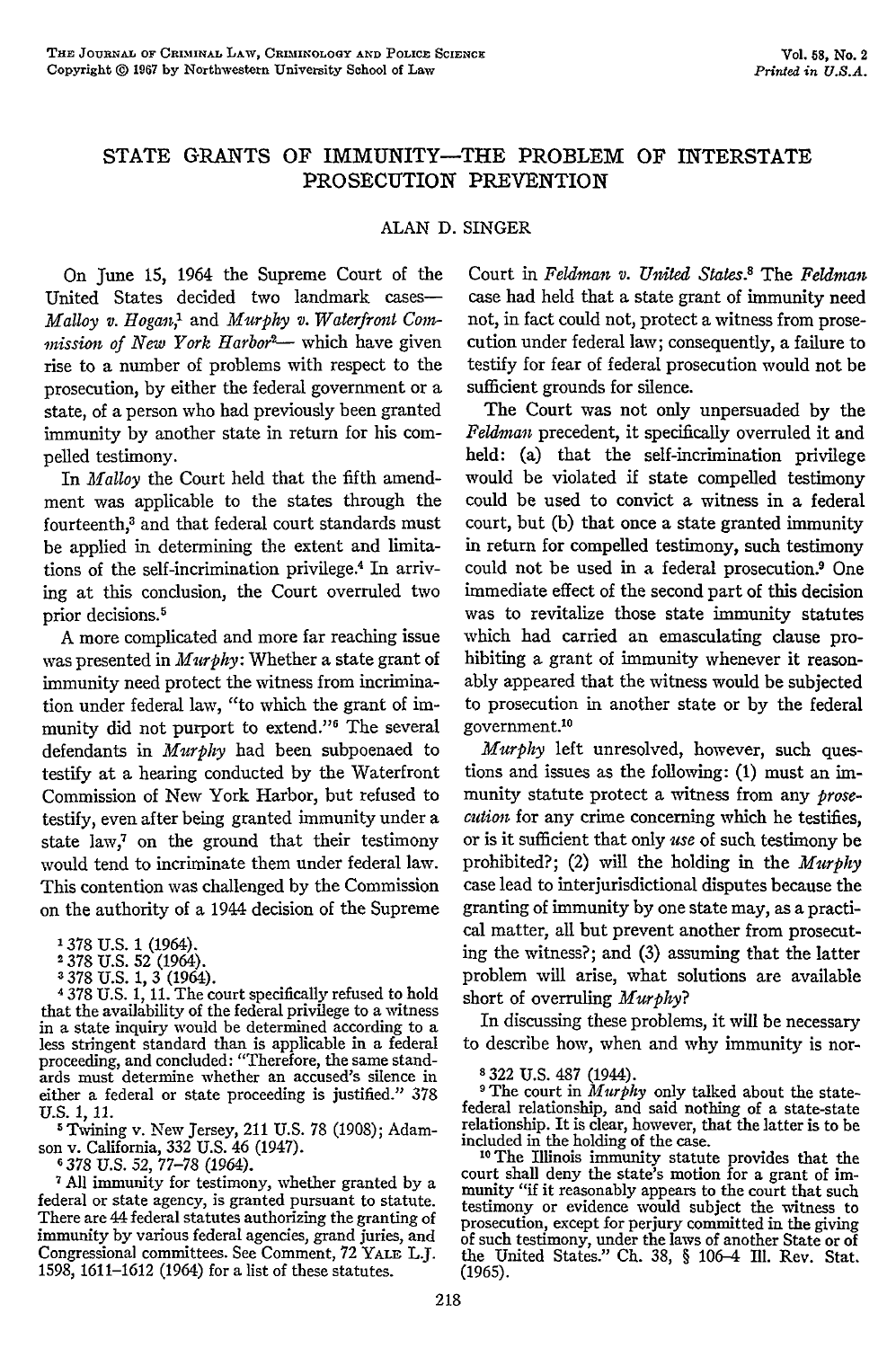mally granted. Thus the first part of this Comment will deal mainly with the procedural aspects of the granting of immunity, and the traditional extent of the grant prior to *Murphy.*

#### THE GRANTING OF IMMUNITY

Once a witness claims his fifth amendment privilege, and that claim is upheld by a court, $<sup>n</sup>$  he</sup> cannot be compelled to answer any questions unless he is granted immunity coextensive with the constitutional privilege which the grant of immunity supplants.<sup>12</sup> Prior to the *Murphy* decision, the federal rule was that such an immunity statute must protect the witness from any *prosecution* for the offense to which the question relates.<sup>13</sup> However, the *dicta in Murphy* seems to have changed this, so that now only *use* of such testimony, or its fruits may be prohibited. Under this rule the witness can be prosecuted if independent, untainted evidence is available.<sup>14</sup>

**<sup>U</sup>**The privilege against self-incrimination is deemed waived unless invoked, and cannot be invoked in ad- vance of questions actually asked. The privilege can be invoked in any proceeding, civil or criminal, whenever an answer might tend to subject the witness to criminal responsibility for any crime. However, the fact that the witness claims silence on the basis of the privilege does not, in and of itself, mean that the silence is justifiedi.e., that the privilege of remaining silent will be granted. The rule is that the witness must have "reasonable cause to apprehend danger from a direct<br>answer", and it is up to the court to say whether silence<br>is in fact justified under this test. See Hoffman v. United<br>States, 341 U.S. 479,486 (1951); Rogers v. United States U.S. 141, 148 (1931)

The Court in *Hoffman* said: "To sustain the privilege, it need only be evident from the implications of the question, in the setting in which it is asked, that a responsive answer to the question or an explanation of why it cannot be answered might be dangerous because injurious disclosure could result." 341 U.S. 479, 486-

487.1 Counselman v. Hitchcock, 142 U.S. 547, 564-565 (1892). The following is a typical immunity statute: "... such witness shall not be excused from testifying or from producing books, papers, or other evidence on the ground that the testimony or evidence required of him may tend to incriminate him or subject him to a penalty or forfeiture. But no such witness shall be prosecuted or subjected to any penalty or forfeiture for or on account of any transaction, matter or thing conceming which he is compelled **...** to testify, or produce evidence, nor shall testimony so compelled be used as evidence in any criminal proceeding... against him in any court. No witness shall be exempt under this section from prosecution for perjury or contempt committed while giving testimony or producing evidence.... **."** 18 U.S.C. 1406 (1962 Supp.). **<sup>13</sup>**142 U.S. 547. The Court said that for an immunity

statute to be valid it must provide "absolute immunity against future prosecution." 142 U.S. at 586.

14 The Court in *Murphy* stated:

"[Wle hold the constitutional rule to be that a state

Mr. Justice White, in his concurring opinion in *Murphy,* was of the opinion that the Court had laid down a new rule: only *use* of the testimony violated the constitutional privilege against self-incrimination. He agreed with this new rule for two reasons: first, because in his view the states could not prevent a federal *prosecution* by a grant of immunity;<sup>15</sup> and secondly because the Constitution does not require protection against all *prosecution,* but only requires that the compelled testimony, or its fruits, shall not be used in a future prosecution of the witness. In his view it is constitutionally possible for a federal prosecution to be based on evidence obtained independently of any testimony given pursuant to a grant of immunity either by a state or the federal government.<sup>16</sup>

Although the "use" standard is more consistent with the purposes of immunity statutes, it does not seem logical that the Court would overrule by implication a seventy year precedent barring a prosecution. If the Court wanted to overrule the long-standing precedent laid down in *Counselman v*. *Hitchcock* it could have said so in no uncertain terms.

Taking the language of the *Murphy* opinion literally, it merely says that the federal government is prohibited from making use of testimohy given in a state investigatory proceeding. Thus it could be concluded that the "use" standard is only meant to apply to prosecutions by other jurisdictions, while the "prosecution" standard is to

witness may not be compelled to give testimony which may be incriminating under federal law unless the com-<br>pelled testimony and its fruits cannot be used in any<br>manner by federal officials in connection with a criminal prosecution against him. We conclude, moreover, that in order to implement this constitutional rule and accommodate the interests of the State and Federal Goverments in investigating and prosecuting crime, the Federal Government must be prohibited from making any such use of compelled testimony and its fruits. This exclusionary **rule...** leaves the witness and the Federal Government in substantially the same position as if the witness had claimed his privilege in the absence of a state grant of immunity." 378 U.S. at 79.

A footnote to this statement said: "Once a defendant demonstrates that he has testified under a state grant of immunity, to matters related to the federal prosecution, the federal authorities have the burden of showing that their evidence is not tainted by establishing that they had an independent legitimate source for the disputed evidence." 378 U.S. at 79.

**15378** U.S. at 93. It has been held that the federal government can prohibit state prosecution by granting immunity from prosecution in any court for any matter testified to on the basis of the supremacy clause. Brown v. Walker, 161 U.S. 591 (1896); Adams v. Maryland, <sup>347</sup>**U.S. 179** (1954). **<sup>16</sup><sup>378</sup>**U.S. at 106.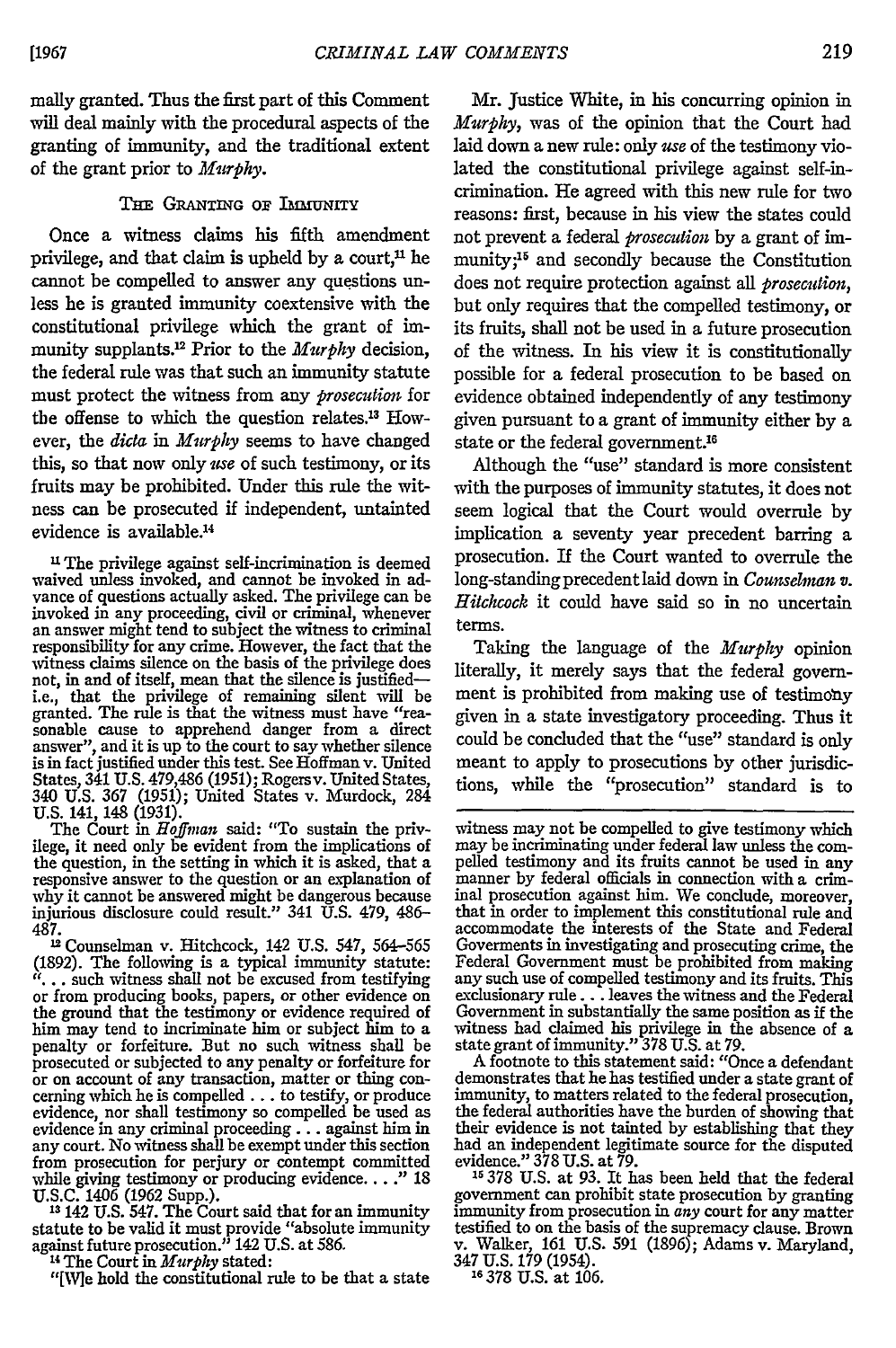govern in the jurisdiction granting the immunity.<sup>17</sup> It is hard to say on what basis such a distinction can be rationalized in light of the clear language of *Malloy* that federal standards are to govern fifth amendment rights, and these standards are to be uniformly applied.

A possible explanation is that the Court was concerned about completely preventing prosecution in other jurisdictions for crimes against the laws of those other jurisdictions. Perhaps the Court felt that the "use" standard would adequately protect constitutional rights, and at the same time allow prosecutions for crimes upon "independent" evidence. This solution seems to be the most equitable in light of the conflicting interests and desires of the various jurisdictions-i.e., the desire of one state to investigate, and of the other to prosecute.

The difficulty is that in the majority of cases there is no real difference between the two standards.is The burden of proof will be great to show an independent source of evidence, especially if the prosecutor has knowledge of the fact that the individual had testified in another jurisdiction.<sup>19</sup> In such a situation it is almost impossible to show that knowledge of the testimony did not have some influence on the prosecutor's investigation, however slight. The smallest clue derived from the witness's testimony is enough to bar all the evidence, and prevent prosecution.<sup>20</sup>

'Whatever the *Murphy* decision was intended to do to the old "prosecution" standard, it has recently been interpreted as overruling it. A New York trial court<sup>21</sup> held the constitutional requirement to be only that no "use" be made of the testimony or its fruits. Immunity from *any* future prosecution is not required, according to the New York Court. This seems to be the better rule. The "prosecution" standard goes beyond the necessary Constitutional requirement. It is not coextensive with the fifth amendment privilege, but goes beyond it. In the few cases in which independent evidence can be shown the "prosecution" standard un-

**1** This is the view expressed by Judge Sobel in The *Privilege Against Self-Incrimination "Federalized",* 31 **BROOKLYN L. REV. 1, 46 (1964).** 

**10** See *Comment,* 73 **YALE** L. J. 1491,1495 (1964); *Note* 61 Nw. U.L. REv. 654, **664-665** (1966).

<sup>19</sup> Note the publicity given to the recent case of In Re<br>Grand Jury Investigation of Giancana, 352 F.2d 921 (7th Cir. 1965), cert. denied, 382 U.S. 959 (1965).

<sup>20</sup> See *Comment*, 73 YALE L. J. 1491, 1495 (1964).<br><sup>21</sup> In re Koota, 35 U.S. L. Week 2046 (New York Sup.

Ct., July 18, 1966). See also, *Note*, 61 Nw.U.L. REV. 654 (1966).

necessarily prevents an indictment and prosecution of that witness.<sup>22</sup>

#### IMMUNITY STATUTES

The federal and state immunity statutes can be divided into two general categories: "automatic" statutes and "claim" statutes.<sup>23</sup> The automatic statutes grant immunity for anything which a witness may say under oath and pursuant to a subpoena to testify, regardless of whether he claims the fifth amendment privilege. $24$  Claim statutes grant immunity only after the witness refuses to testify because of the self-incrimination privilege.<sup>25</sup>

Under an automatic statute, immunity is received for any "matter or thing" concerning which the witness in fact testifies.26 Under a claim statute, as soon as the witness claims his privilege the government must then decide whether it wishes to exchange immunity for testimony. If it does not, then inquiry must stop. $27$  Assertion of the claim need not be formal. "It is enough if it apprise the examining tribunal, and the law officers of the government conducting the investigation, that the witness is unwilling to answer because the answer may incriminate him. . . . "28

The major and traditional purpose of an immunity statute is to protect witnesses only against future prosecution.29 This is because the fifth amendment privilege itself can only protect against subsequent use of the statements made. If the prosecution is impossible because of the running of the statute of limitations, pardon for the crime, or like reasons, the fifth amendment cannot be claimed, and thus immunity need not be granted to secure the desired testimony.<sup>30</sup> It must be re-

<sup>22</sup> It is unnecessary because such prevention is not constitutionally required. The federal exclusionary rule under the fourth and fifth amendments only prohibits use of the evidence or its fruits. See Mapp v. Ohio, 367 U.S. 643 (1961).

<sup>23</sup> See *Comment*, 72 YALE L.J. 1568, 1611–1612 (1964)<br>for a list of "automatic" and "claim" statutes.<br><sup>24</sup> United States v. Monia, 317 U.S. 424 (1943).

<sup>24</sup> United States v. Monia, 317 U.S. 424 (1943).<br><sup>25</sup> "Claim" statutes are distinguishable from "automatic" statutes in that the former specify that immunity attaches to testimony only after the witness claims the privilege against self-incrimination. 18 U.S.C. 1406 (1962 Supp.).

**26** See statute cited in footnote 12, *supra.* "Smith v. United States, **337 U.S. 137,** 150 (1949);

United States v. Eisele, 52 F. Supp. 105, 108 (D.C. 1943).

<sup>28</sup> United States v. Skinner, 218 F. 870, 879 (S.D.N.Y. 1914); *appeal disnissed* 242 **U.S.** 663 (1916).

2" Reina v. United States, 364 U.S. 507, 513 (1960). There are some exceptions to this rule, to be discussed

in the text *infra.* **<sup>0</sup>**Brown v. Walker, **161** U.S. 591 (1896). The danger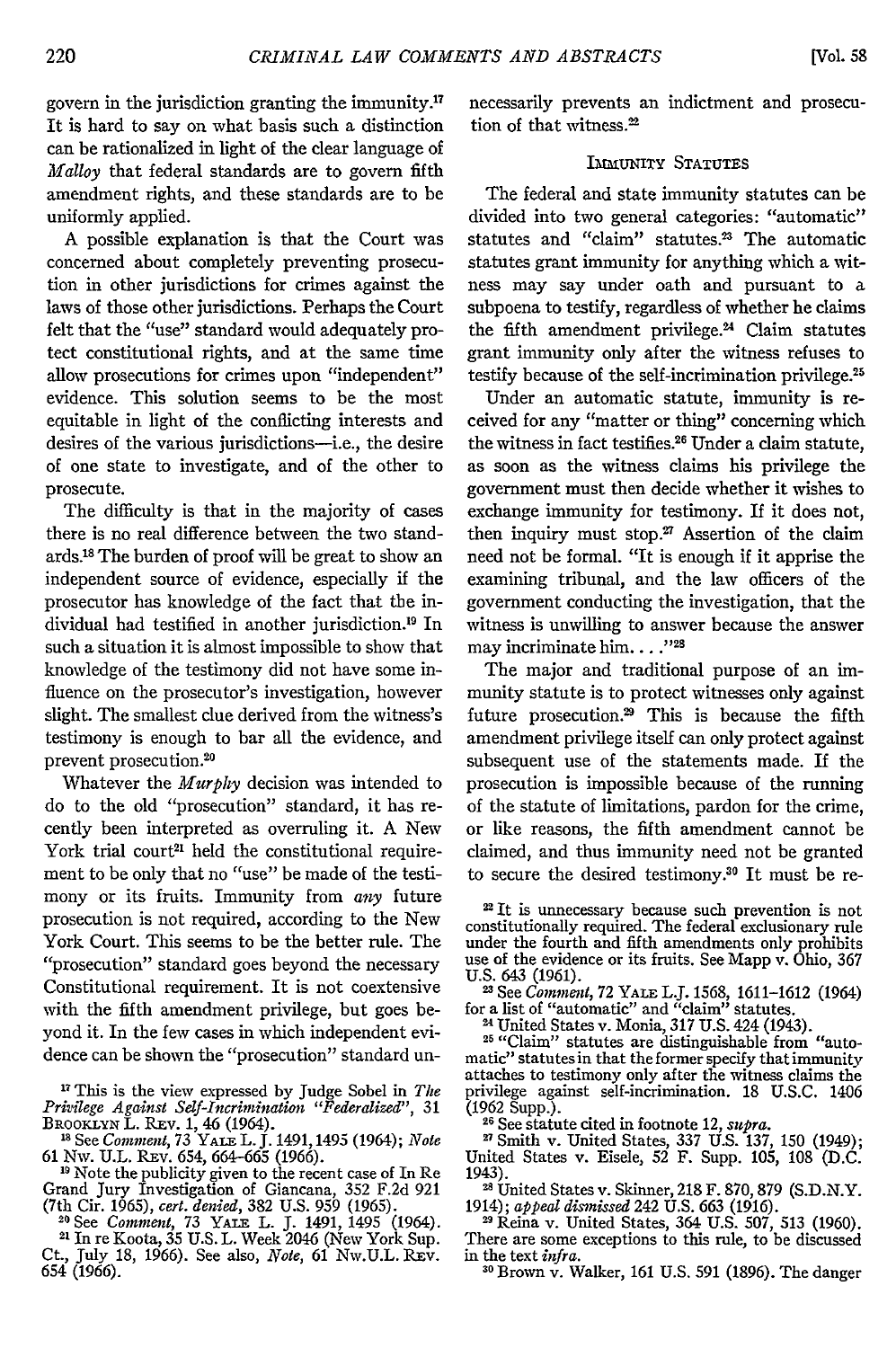membered that immunity, like the privilege which it supplants, applies only to criminal proceedings, penalties and forfeitures. Refusal to testify cannot be based on fear of retaliation **by** the person or persons testified against,<sup>31</sup> or on a desire to protect others.

It has been held that testimony under a grant of immunity regarding a crime for which the witness had been convicted, while his appeal from that conviction was pending, moots the conviction. $32$  In *Frank* v. *United States,* the court stated: "Congress has not sought to enable the government to obtain both such compelled testimony and a conviction related thereto which is either not yet obtained or if obtained is pending on appeal... the Government may not convict a person and then, pending his appeal, compel him to give self-accusatory testimony relating to the matters involved in the conviction."<sup>33</sup>

Immunity also applies to indictments already returned, but pending trial. The reasoning in this situation is similar to that of the *Frank* case: "the immunity provision would be ineffective if it did not apply to indictments already returned and in which the witness was named as a defendant."34 Immunity has also been extended to parole revocation hearings. In *United States v. Shillitani,5* the court said: "If the charges should relate to matters about which the parolee has testified under a grant of immunity which covers parole revocation hearings, the government would have the burden of showing that its evidence was derived from a source other than the immunized testimony."36

All federal immunity statutes apply to "penalties and forfeitures" as well as future criminal prosecutions. However, it is not very clear what a penalty or forfeiture actually is. It is generally said that a penalty "has reference to punishment imposed for any offense against the law. It may be corporal or

must be "real and appreciable." 161 U.S. at 598-600. There is no real danger if prosecution is impossible.<br><sup>31</sup> See In Re Grand Jury Investigation of Giancana,<br>352 F.2d 921 (7th Cir. 1965).<br><sup>32</sup> Frank v. United States, 347 F.2d 486 (D.C. Cir.

**<sup>36</sup>**345 **F.2d** at **293.** It is safe to say that all federal immunity grants cover parole revocation hearings, because loss of parole would be a penalty or forfeiture within the meaning of the statutes.

pecuniary." **A** forfeiture is distinguished from a penalty in that it has to do with the loss of property, position or some other right.<sup>37</sup> The difference between a penalty and a non-penalty for the purposes of an immunity statute turns on whether the statute under which the loss arises is penal or remedial. **A** "penalty imposed **by** the remedial statute is not designed as a punishment for a public wrong, but as redress for a private grievance."3

There have been fine distinctions drawn between that which is and is not a penalty. For instance, a proceeding to revoke an architect's registration for bribery has been held to be a penalty or forfeiture within the meaning of the immunity statute.<sup>39</sup> On the other hand, a proceeding to disbar a lawyer has been held not to be such a penalty.<sup>40</sup> Treble damages are also non-penal.<sup>41</sup> For this, another definition has been advanced: "If the object of the penalty is primarily to punish the wrongdoer, the action is criminal. If, however **...** its primary object is to protect the public and to effectuate a public policy sought to be accomplished by the act, it is remedial and is a civil action."<sup>42</sup> Treble damages are thus civil in nature, even though they involve loss of property as punishment for failure to obey statutory law. The distinction is not clear. Whether the primary object of the statute is punishment or protection of the public, the result is the sameloss of property for failure to obey the law. The courts should seek to establish a better definition which draws a dear line of distinction between what kinds of penalties do, and do not, fall within the immunity statutes.

Since immunity is granted by statute, a grant of immunity can only come when the basic charge under investigation is one for which an immunity statute is applicable. However, immunity still can attach to answers which are incriminating with regard to crimes outside the immunity statutes. The rule is that "if in the course of such investigation, in 'responsive' answer to a 'pertinent' question, the witness gives information revealing a 'criminal fact' or indeed a 'clue fact' concerning any crime

**<sup>37</sup>**Florida State Board of Architecture v. Seymor, 62 So. 2d 1, 3 (Fla. 1952).

33Perkins Oil Well Cementing Co. v. Owens, 293 F.759, 760 (S.D. Cal. 1923).

**'1** Florida State Board of Architecture v. Seymor, 62 So. 2d 1 (Fla. 1952).

**40Florida** Bar v. Massfeller, 170 So.2d 834 (Fla. 1964); *In Re Rouss,* 116 N.E. 782 (N.Y. 1917).

**4** Amato v. Porter. 157 F.2d 719 (10th Cir. 1946), *cert. denied* 329 U.S. 812 (1947).

**42** 157 F.2d at 721.

**<sup>1965)</sup>** *cerl. denied,* **382 U.S. 923 (1965).** 3347 F.2d at 491.

mUnited States v. Niarchos, 125 F. Supp. 214, 219 **(D.C.** 1954).

**<sup>35</sup>** United States v. Shillitani, 345 F.2d 290 (2nd Cir. **1965),** *vacated on other grounds,* 384 **U.S.** 364 (1966).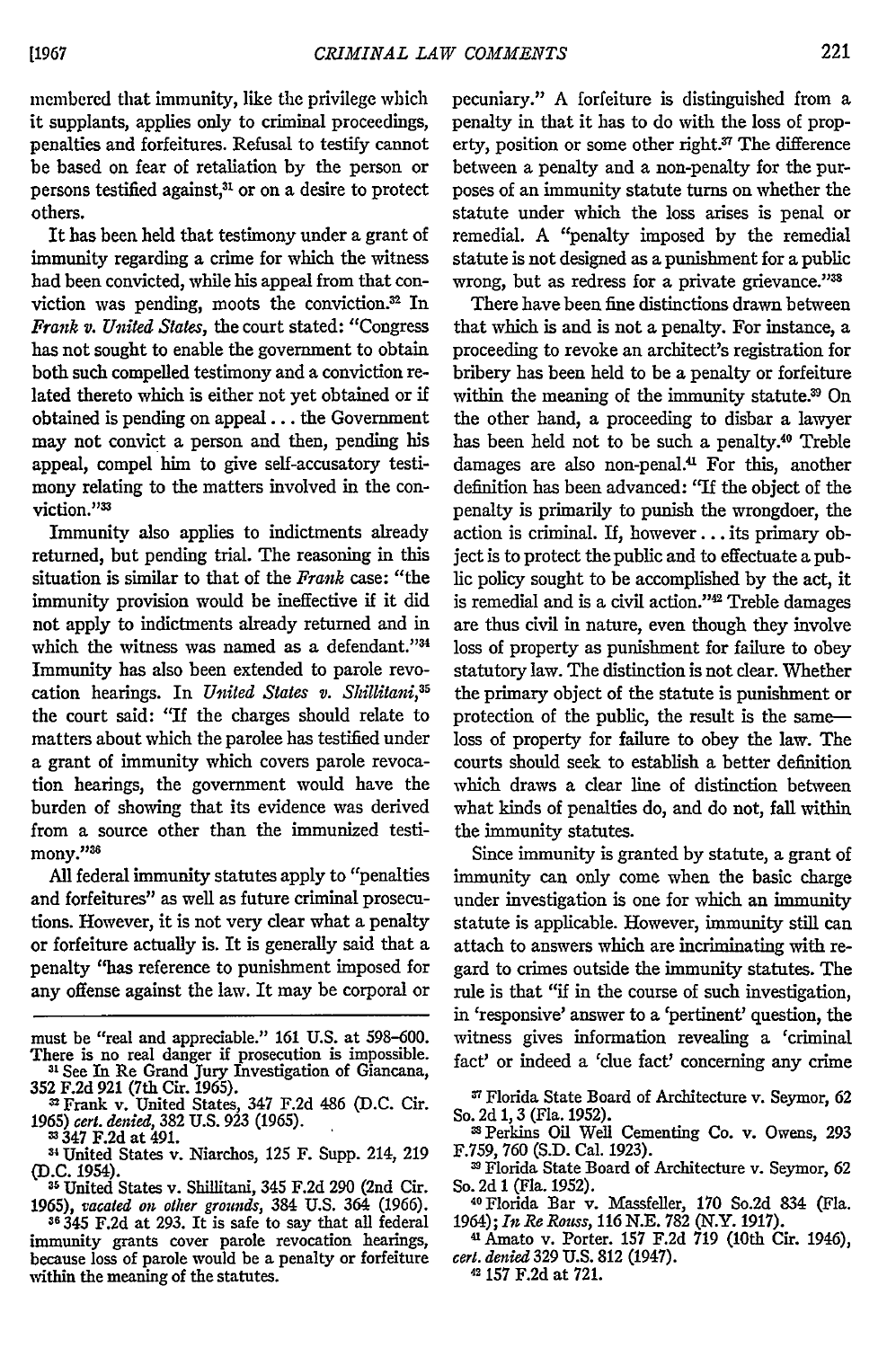(immunity or non-immunity crime) the witness receives immunity from prosecution for that crime."<sup>43</sup>

Most immunity statutes merely give various administrative agencies the power to grant immunity during the course of their investigations. The basic charge under investigation by these agencies is not conventional crimes, but rather the so-called "economic crimes" as investigated by the SEC or Internal Revenue Service. Only three federal statutes, and some state statutes, such as in Illinois, involve conventional "crimes per se."4

Even though a statute deals with administrative agency or grand jury hearings, immunity will nevertheless attach if, in the course of an investigation pertinent to the purposes of the statute, a witness confesses to a "common crime" or divulges a clue which would connect him with that crime.

Immunity is granted to "all testimony **...** insofar as that testimony bears a substantial relation to the subject matter of the [investigation];"<sup>45</sup> and an answer bears a substantial relation to the subject matter if it is responsive to a pertinent question.<sup>46</sup> "The fact that the precise relationship to that subject matter is not revealed by the language of the question does not mean that it is irrelevant to the inquiry.  $\dots$ <sup>147</sup> All that is required is that the answer have some relevance to the question.48 If the relevance exists, then immunity attaches no matter what the crime.

#### THE INTER-JURISDICTIONAL PROBLEM

The major problem created by the *Murphy* decision is that a grant of immunity by one jurisdiction may foreclose another from indicting or prosecuting that witness. The potentiality of dispute among the various states is great. Each state has an inherent right to prosecute violators of its laws. The state also has an inherent right to investigate crime within its jurisdiction for the purpose of

<sup>46</sup> United States v. Harris, 334 F.2d 460, 462 (2d Cir. 1964), *reversed on other grounds*, 382 U.S. 162 (1965); see also United States v. Niarchos, 125 F. Supp. 214, 220 (D.C. 1954). (D.C. 1954). 46Sobel, *The Privilege Against Self-Incrimination*

prosecuting violators of its laws.<sup>49</sup> The problem is that the exercise by one state of its right to investigate may foreclose another state from exercising its right to prosecute.

The answer to this problem is to find a way to constitutionally curb the granting of immunity by various states in order to allow other states and the federal government to prosecute violators of their respective laws. There are three possible ways to do this.

The first is a voluntary agreement by the states and the federal government whereby notice would be given to other jurisdictions before immunity is granted to a witness. The purpose of this notice would be to allow the other states to voice whatever objections they may have to the proposed immunity. In this way arrangements may be made between the interested jurisdictions to allow possible prosecution before the witness is called to testify.<sup>50</sup> Of course, the prosecuting jurisdiction would have to make certain compromises also. Much would depend on the importance of the witness to the investigation in the calling state and the possibility of conviction in some other state. The possibility that the witness may not testify at all, even under threat of contempt, should also be considered.<sup>51</sup> It may also be possible to set up some kind of federal clearing house to facilitate the transmission of information between the states.

The second proposal is to require the state to obtain the permission of the United States Attorney General before granting immunity to a witness whenever the investigation is into criminal conduct which violates both federal and state law.<sup>52</sup> The

**<sup>80</sup>**If, for example, a state is on the verge of indictment, and the individual's testimony can be postponed till a later date, then such an agreement can easily be made. The hard problem is when the investigation is about to end, and any possible indictment is a year or more away. Important as the prosecution may be, agreement

to postpone the granting of immunity seems unlikely. **ii** There is always the possibility of refusing to testify because of fear of retaliation by the person or persons testified against. See *Giancana* case, notes 19 and 31, *supra.*

**<sup>82</sup>**The constitutional basis for such a statute would be the supremacy clause of the Constitution (Article VI, paragraph 2). In order to facilitate the enforcement of federal law, immunity would be prohibited if it would tend to interfere with investigation and prosecution by the federal government. In other words, such a statute is "necessary and proper" for carrying out a legislative power, and as such becomes the supreme law of the Land.

<sup>4</sup> Sobel, *The Privilege Against Self-Incrimination "Federalized",* 31 BROOKLYN L. Rxv. 1, 15 (1964).

<sup>&</sup>lt;sup>44</sup> *Id* at 13. These statutes are: (1) *Narcolics*, 18<br>U.S.C. 1406 (1926 Supp.); (2) *Internal Security*, 18<br>U.S.C. 3486 (1958); and (3) *"White Slave Traffic"*, 18<br>U.S.C. 2424(b) (1958). The Illinois statute may be<br>fou

*<sup>&</sup>quot;Federalized",* 31 BROOKLYN L. REv. 1, 15 (1964).

**<sup>11</sup>** United States v. Pagano, 171 F. Supp. 435, 440 (S.D.N.Y. 1959). **<sup>41</sup>**Sobel, *supra* note 46.

**<sup>48</sup>** The courts have consistently recognized the existence of these rights. See Uphaus v. Wyman, 360 U.S. 73 (1959). These rights exist so long as they do not violate due process; see N.A.A.C.P. v. Alabama, 357 U.S. 449 (1958).